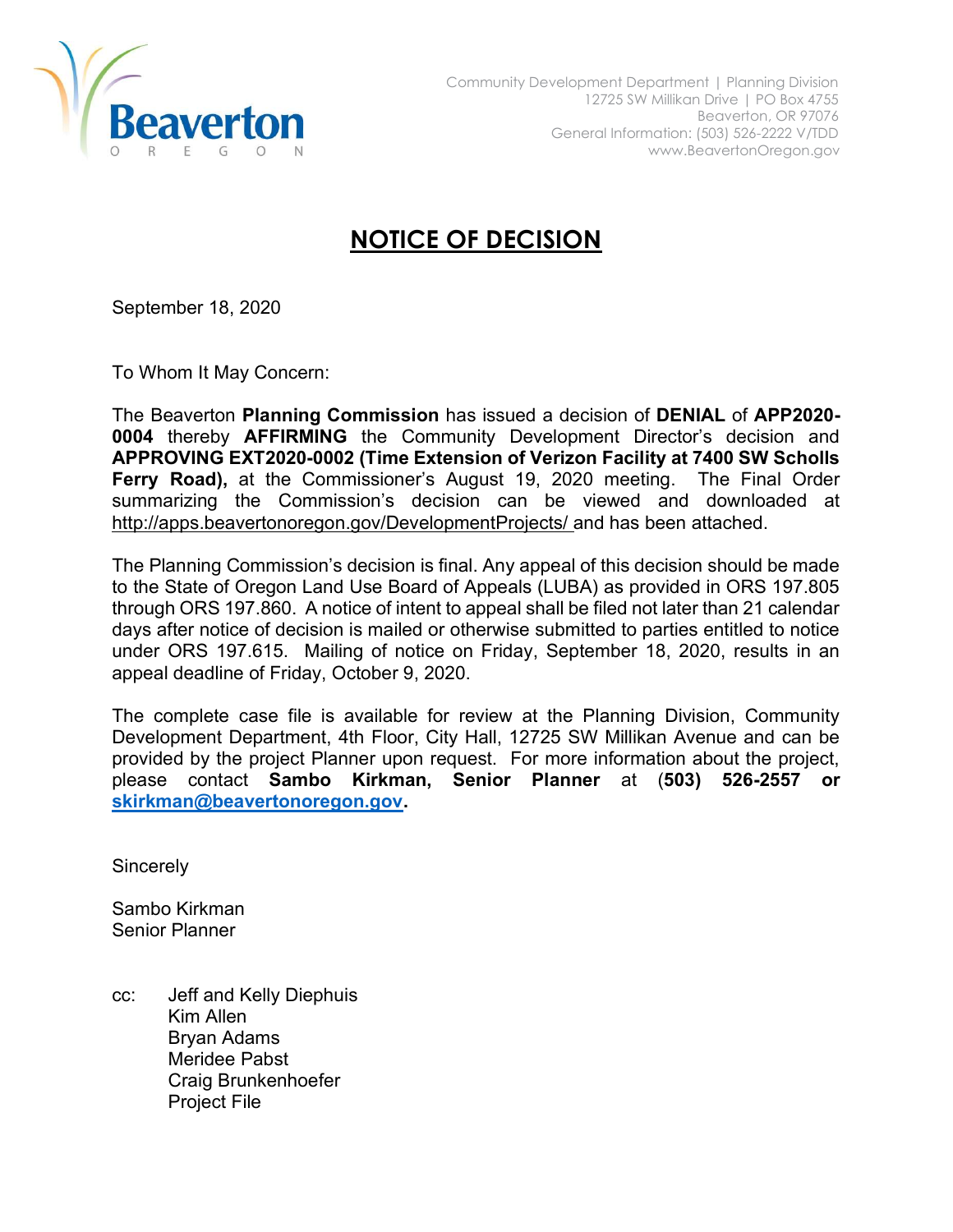## BEFORE THE PLANNING COMMISSION FOR THE CITY OF BEAVERTON, OREGON

 $\lambda$ 

 $\lambda$ 

 $\lambda$ 

IN THE MATTER OF AN APPEAL OF THE DIRECTOR'S DECISION TO APPROVE EXT2020-0002 TIME EXTENSION OF THE VERIZON FACILITY AT 7400 SW SCHOLLS FERRY ROAD, VELOCITEL, REPRESENTING VERIZON WIRELESS, APPLICANT.

**ORDER NO. 2774** APP2020-0004 APPEAL OF THE TIME EXTENSION OF VERIZON FACILITY AT 7400 SW SCHOLLS FERRY ROAD (EXT2020-0002)

The matter came before the Planning Commission on August 19, 2020, on an appeal of the July 10, 2020 Director's decision to approve the applicant's Time Extension application (EXT2020-0002). The appellant asked the Commission to reverse the Director's decision and deny EXT2020-0002 Time Extension of the Verizon Facility at 7400 SW Scholls Ferry Road. The applicant proposes a time extension to the Variance application associated with the new Wireless Facility on the property owned by the Spirit of Grace Church.

The subject site is located at 7400 SW Scholls Ferry road, specifically identified as Tax Lot 3700 on Washington County Tax Accessor Map 1S123DB. The site is zoned Residential Urban Standard Density 7,000 square feet (R-7).

Pursuant to Ordinance 2050 (Development Code) Section 50.65 and 50.80 through 50.83, the Planning Commission conducted a public hearing and considered testimony and exhibits on the subject proposal. The appeal hearing was "de novo," meaning that the Commission could consider evidence and arguments not already raised in the Director's Decision.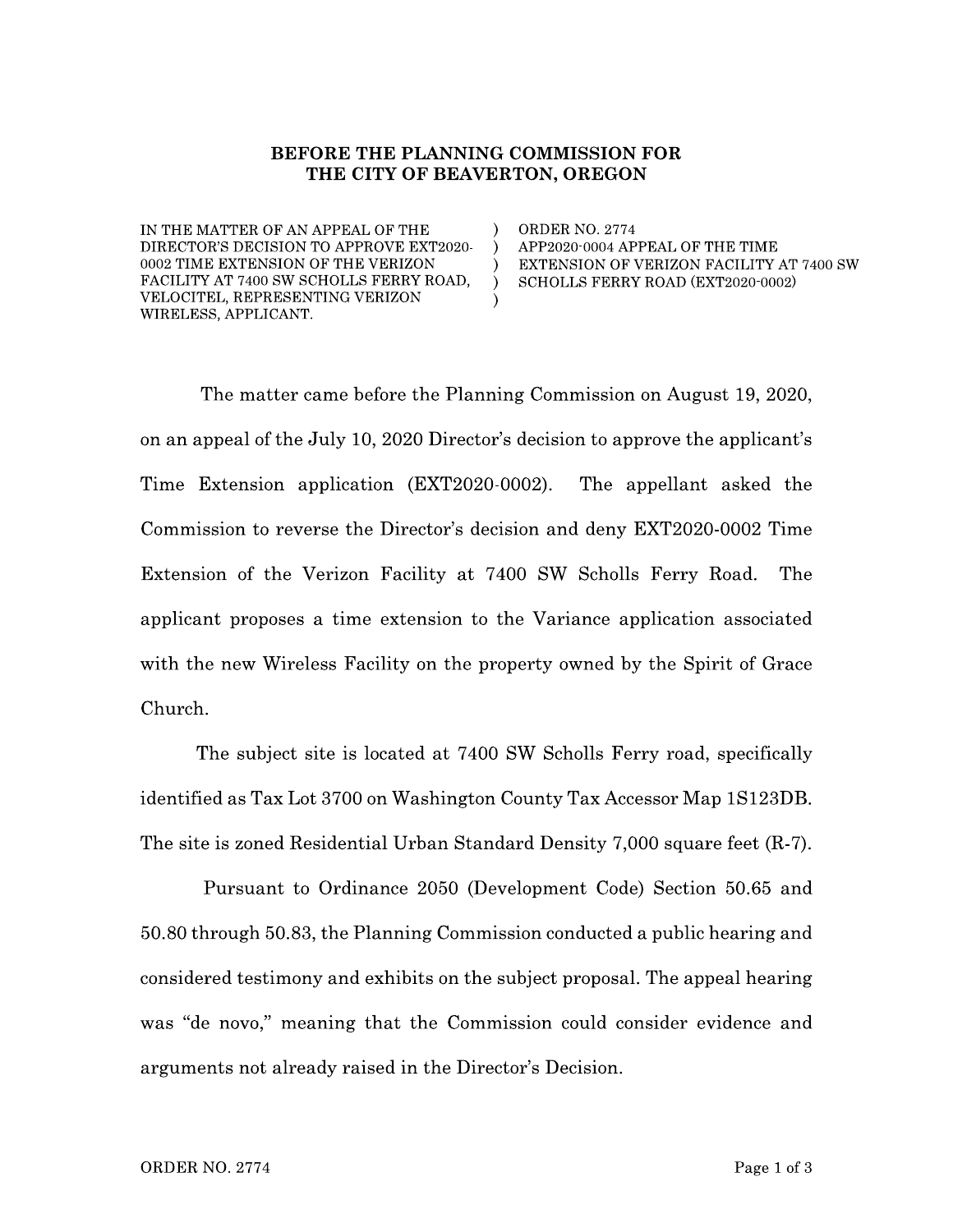The appellant made two assertions of error, the first is the applicant did not provide evidence that it is not practicable to comment development within the time allowed beyond the reasonable control of the applicant and that the second being the Director's decision was not based on adequate findings that the criterion under Section 50.93.6 had been met. The applicant clarified that the funding mechanism through the national organization are outside the control of the regional offices that obtained the land use approval. The Commission finds that the reasoning is sufficient to satisfy Criterion 50.93.6.

The Commission, after holding the public hearing and considering all oral and written testimony, adopts the Director's Decision dated July 10, 2020, supplemental Staff Memorandum dated August 12, 2020, and the findings contained therein, as applicable to the approval criteria contained in Section 50.93 of the Development Code.

Therefore, IT IS HEREBY ORDERED that APP2020-0004 is **DENIED**, based on the testimony, reports and exhibits, and evidence presented during the public hearing on the matter and based on the facts, findings, and conclusions found in the Director's Decision, dated July 10, 2020 and the supplemental Staff Memorandum dated August 12, 2020.

Motion **CARRIED**, by the following vote:

**AYES:** Lawler, Uba, Nye, Saldanha, Winter NAYS: None. **ABSTAIN:** Overhage. **ABSENT:** Brucker.

Dated this 18th  $_{\rm{dav \ of}}$  September 2020.